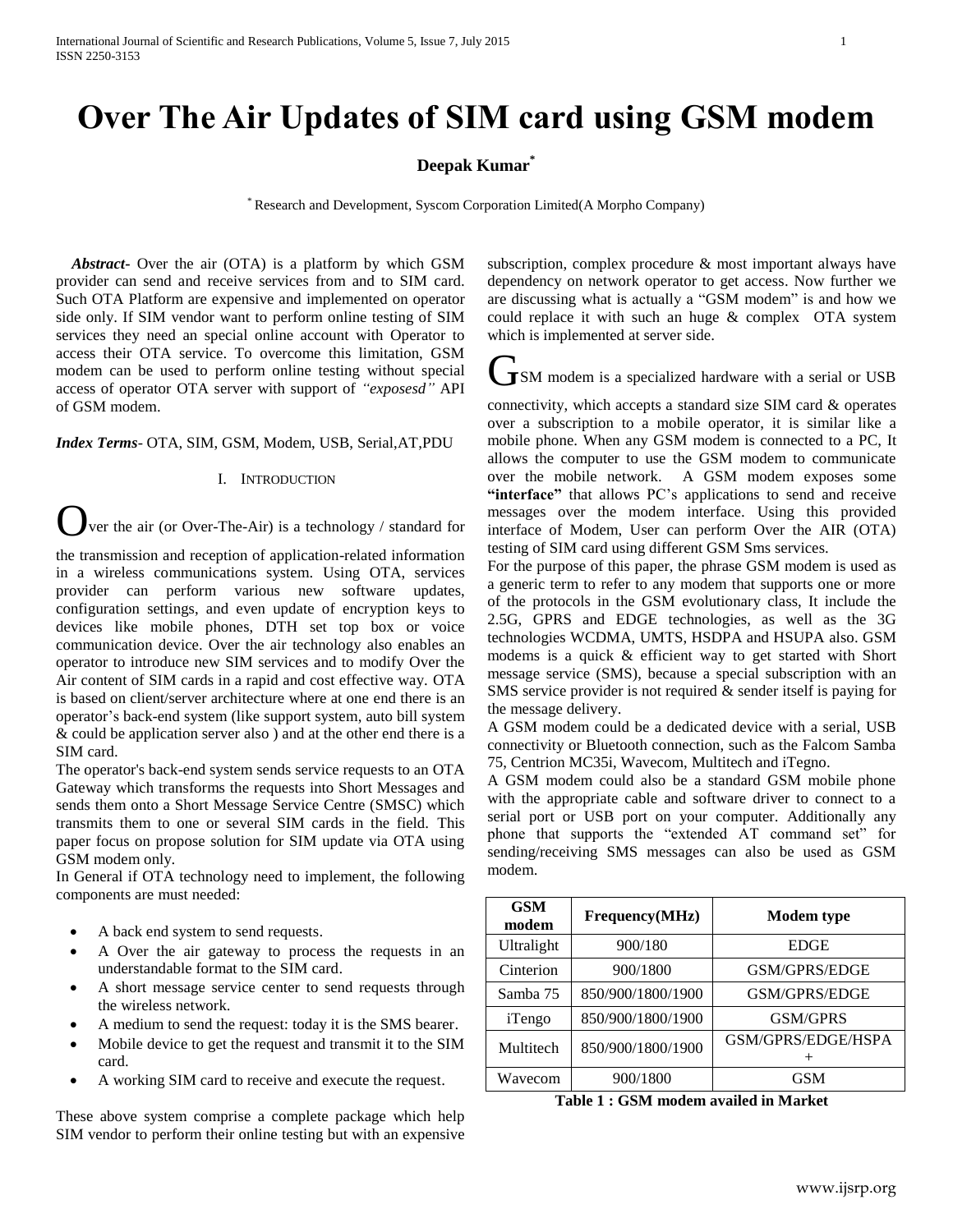**Research Elaboration for proposed solution**- Basic thought behind this paper is to provide an approach and solution to replace such a huge system of expensive subscription & server dependency where SIM vendor itself can not perform OTA updates / Service on SIM card they are supplying until they have access to some operator specific premium service which are quite expensive & always have dependency on operator to do such OTA updates on SIM. Such dependency could be remove with special hardware device know as GSM modem.

For this purpose, a GSM modem, application interface  $\&$ dedicated Server (optional but good to have) required which can access to exposed interface of GSM modem. This application interface allow user to send / received any kind of SMS from & to SIM card. The kind of message send and receive via GSM modem could be GSM /3GPP compliance text message , Cell broadcast message & SMS PP Data download message.

#### II. PROPOSED IMPLEMENTATION

The Personal Computer (PC) provides a user interface to the GSM modem(this could be silent java api or user interface), Where GSM modem is operated in special mode called Protocol Data Unit (PDU) mode, which allows SIM vendor to message with required content as per their requirement *(i.e. message could*) be of text or data download or broadcast message). All short message service (SMS) are transmitted with special OTA commands for the SIM card (here card could be Java or Native but must compliance to GSM03.48 & GSM03.40). These are special commands (APDU) for the cards which is understood by Network, mobile equipment & SIM card. With this paper concept, SMS to be sent must be generated by PC application which could be divided into two parts:

- The SMS header
- The SMS-body

These two part required later in message sending process to include in AT command, which suppose to transmitted to the GSM modem by PC Application. AT command are special "**A**t**T**ention" command which help PC Application to communicate with GSM modem.

Here GSM modem must contain a "normal" SIM with access to GSM network so that it can connected to SMSC. Once Modem connected to network it can receives the APDU generated by PC & using AT command generated APDU will be send to the selected SMSC. The SMSC forwards the SMS to the receiver with the help of destination address which PC application will include SMS header part.

The receiver is in this case actually have the test SIM (or any live SIM which required new service update) with any terminal (Mobile or M2M). Optionally, with SIM card monitor the communication between the SIM and the terminal can be logged, then it is possible to recognize how the SMS received by the terminal & it is forwarded to the SIM.







To implement such in house OTA system, complete communication is dived into following four steps & further we are discussing what are these steps and how it will implemented to get such system. As a outcome of these steps we will have a system where SIM vendor can send/receive an SMS from GSM modem to test or update services to SIM card's:

| 1. PC        | $\rightarrow$ | GSM-Modem       |
|--------------|---------------|-----------------|
| 2. GSM Modem | $\rightarrow$ | <b>SMSC</b>     |
| 3. SMSC      | →             | Terminal        |
| 4. Terminal  | →             | <b>Test SIM</b> |

With these steps whatever data need to transmit offline (To GSM modem) must be transmited via AT command & should transferred either via RS232 or RFID, depending on used GSM modem.

Further explaining how four step work.

1. PC  $\rightarrow$  GSM-Modem

There are two ways of sending and receiving SMS messages, by text mode and by PDU (protocol description unit) mode. To send any message in PDU mode<sup>(see Table5)</sup>, The AT command "AT + CMGS" will sent from the PC to the GSM modem. The command data here can be transferred either via RS232 or RFID , depending on used GSM modem. Following are the AT command(See GSM07.07) need to implement in PC application.

| Command                                                        | Response               |  |  |  |  |
|----------------------------------------------------------------|------------------------|--|--|--|--|
| AT                                                             | OК                     |  |  |  |  |
|                                                                | Table 2                |  |  |  |  |
| 2) <b>AT+CPIN</b> service Center Address (to entering SIM PIN) |                        |  |  |  |  |
| Command                                                        | Response               |  |  |  |  |
| $AT+CPIN=?$                                                    | OК                     |  |  |  |  |
| Read Command                                                   | $+CPIN: code$          |  |  |  |  |
| $AT+CPIN=?$                                                    | OК                     |  |  |  |  |
| Write Command                                                  | OK                     |  |  |  |  |
| $AT+CPIN=[new pin]$                                            | SCA : SC address coded |  |  |  |  |
|                                                                | according GSM04.11     |  |  |  |  |
|                                                                | ToSCA: Type of Address |  |  |  |  |
| Table 3                                                        |                        |  |  |  |  |
| 3) AT+COPS to gather information about available network       |                        |  |  |  |  |
| Command                                                        | Response               |  |  |  |  |
| $AT+COPS=?$                                                    | $+COPS:List of$        |  |  |  |  |

<stat>,<oper>, numeric <oper>[,supported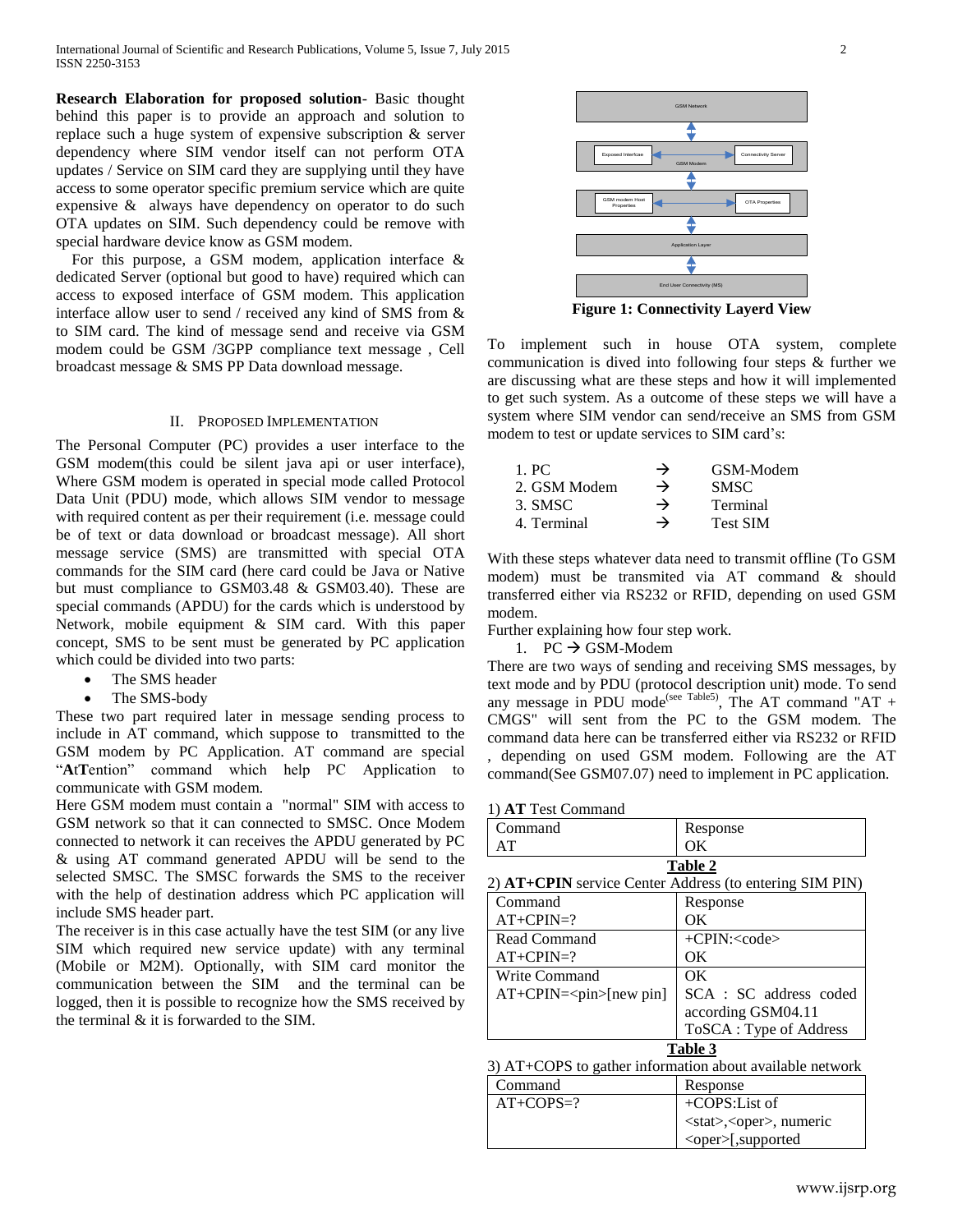|                                                           | $<$ mode $>$ , supported              |
|-----------------------------------------------------------|---------------------------------------|
|                                                           | $<$ format $>$ ]                      |
|                                                           | OK (Returns the current               |
|                                                           |                                       |
|                                                           | network operator)                     |
| Read Command                                              | $+COPS:List of$                       |
| $AT+COPS?$                                                | <stat>,<oper>, nummeric</oper></stat> |
|                                                           | <oper>[,supported</oper>              |
|                                                           | <mode>, supported</mode>              |
|                                                           | $\langle$ format $\rangle$            |
|                                                           | OK                                    |
|                                                           | state $0 =$ Unknown,                  |
|                                                           | $1 =$ Available                       |
|                                                           | $2 =$ current operator                |
|                                                           | $3 =$ forbidden                       |
|                                                           | Returns the available                 |
|                                                           | network operators                     |
| <b>Write Command</b>                                      | OK.                                   |
| AT+COPS= <mode>[,<for< td=""><td>Mode:</td></for<></mode> | Mode:                                 |
| mat>[, <oper>]]</oper>                                    | 0 Automatic.                          |
|                                                           | 1 Manual ( $\langle$ oper $>$ must be |
|                                                           | set)                                  |
|                                                           |                                       |

**Table 4**

4) **AT+CSCA** service center address: Specifying the service center to be used if this is not specified in the explicit SMS PDU

| l Testcommand             | Response                           |  |  |
|---------------------------|------------------------------------|--|--|
| $AT+CSCA=?$               | OΚ                                 |  |  |
| Read Command              | Response                           |  |  |
|                           | +CSCA: <sca>,<tosca></tosca></sca> |  |  |
| $AT+CSCA?$                | OК                                 |  |  |
| Write Command             | Response                           |  |  |
|                           | OΚ                                 |  |  |
| $AT+CSCA=<\sca>[<\ttosca$ | SCA : SC address coded             |  |  |
|                           | according GSM04.11                 |  |  |
|                           | ToSCA: Type of Address             |  |  |
|                           | Table 5                            |  |  |

5) **AT+CMGF** select message format : Switch between text and PDU mode

| Testcommand   | Response                             |
|---------------|--------------------------------------|
| $AT+CMGF=?$   | +CMGF: (list of supported            |
|               | modes)                               |
|               | OК                                   |
| Read Command  | Response                             |
|               | $+CMGF$ : $<$ mode $>$               |
| $AT+CMGF?$    | OК                                   |
| Write Command | Response                             |
|               | OΚ                                   |
| $AT+CMGF=[<$  | Mode $0 \rightarrow \text{PDU mode}$ |
|               | Mode $1 \rightarrow$ Text mode       |
|               | Table 6                              |

6) AT+CMGS Send SMS direct from Terminal:  $SMS$  ( only PDU format )

| Sending an SMS (Only PDU format) |          |  |  |  |  |
|----------------------------------|----------|--|--|--|--|
| Testcommand                      | Response |  |  |  |  |
| $AT+CMGS=?$                      | OК       |  |  |  |  |
| <b>Execute Command</b>           | Response |  |  |  |  |
| $AT+CMGS = $                     |          |  |  |  |  |
| $\langle CR \rangle$             |          |  |  |  |  |

| <b>PDU</b>                                                                 | $\vert$ +CMGS: <mr>[,ackpdu]</mr> |
|----------------------------------------------------------------------------|-----------------------------------|
| $<$ ctrl $Z>$                                                              | OK                                |
| <b>Note:</b> $\langle$ lenght $\rangle$ indicates $MR = Message$ Reference |                                   |
| the longer the PDU passed, number                                          |                                   |
| however, the bytes are not                                                 |                                   |
| counted for the SMSC                                                       |                                   |
| number.                                                                    |                                   |
|                                                                            |                                   |

After AT command Procedure, Now comes to the Structure of SMS Submit PDU:

The Data to be transferred to the GSM modem to send via a short message ( SMS Submit PDU ) consists of two main parts :

- The address to be used SMSC ( optional)
- The actual SMS -SUBMIT PDU, how it is transmitted in the network

It is composed as follows :

| ◡<br>- | . |                                    | ш | ОĿ | DU         |
|--------|---|------------------------------------|---|----|------------|
|        |   | $\sim$<br>$\overline{\phantom{a}}$ |   |    | . .<br>. . |

| <b>SCA</b> | <b>Service Center Address</b>           |  |  |  |  |
|------------|-----------------------------------------|--|--|--|--|
| FO.        | First Octet of submitted SMS (PDU-Type) |  |  |  |  |
| <b>MR</b>  | Message Reference Number                |  |  |  |  |
| <b>DA</b>  | <b>Destination Address</b>              |  |  |  |  |
| <b>PID</b> | Protocol Identifier                     |  |  |  |  |
| <b>DCS</b> | Date Coding-Scheme                      |  |  |  |  |
| UDL        | User-Data-Length (Length of Characters) |  |  |  |  |
| UD         | User-Data                               |  |  |  |  |

For SMS Submit PDU seperate fields are explained below. A) Service Center Address ( SCA ): This field consists of three parts

- Length of SCA
- Type of SCA
- Address Field

| B) First Octet (FO): |          |   |                |          |   |          |   |                |                              |
|----------------------|----------|---|----------------|----------|---|----------|---|----------------|------------------------------|
| 7                    | 6        | 5 | $\overline{4}$ | 3        | 2 | 1        | 0 |                |                              |
| 0                    | $\Omega$ |   | 0              | $\Omega$ | 1 | $\theta$ |   |                |                              |
|                      |          |   |                |          |   |          |   | <b>TP-MTI</b>  | Message Type Indication:     |
|                      |          |   |                |          |   |          |   |                | 01 'SMS-SUBMIT               |
|                      |          |   |                |          |   |          |   |                | 00 'SMS-DELIVER              |
|                      |          |   |                |          |   |          |   | <b>TP-RD</b>   | <b>Reject Duplicates</b>     |
|                      |          |   |                |          |   |          |   |                | 0: No                        |
|                      |          |   |                |          |   |          |   |                | 1: Yes                       |
|                      |          |   |                |          |   |          |   | <b>TP-VPF</b>  | <b>Validity Period</b>       |
|                      |          |   |                |          |   |          |   |                | 0: No                        |
|                      |          |   |                |          |   |          |   |                | 1: Yes                       |
|                      |          |   |                |          |   |          |   | <b>TP-SRR</b>  | <b>Status Report Request</b> |
|                      |          |   |                |          |   |          |   |                | 0: No                        |
|                      |          |   |                |          |   |          |   |                | 1: Yes                       |
|                      |          |   |                |          |   |          |   | <b>TP-UDHI</b> | User Data Header Ind         |
|                      |          |   |                |          |   |          |   |                | 0: NoUDH                     |
|                      |          |   |                |          |   |          |   | TP-RP          | Reply Path                   |
|                      |          |   |                |          |   |          |   |                | 0: No                        |
|                      |          |   |                |          |   |          |   |                | 1: Yes                       |
|                      |          |   |                |          |   |          |   |                |                              |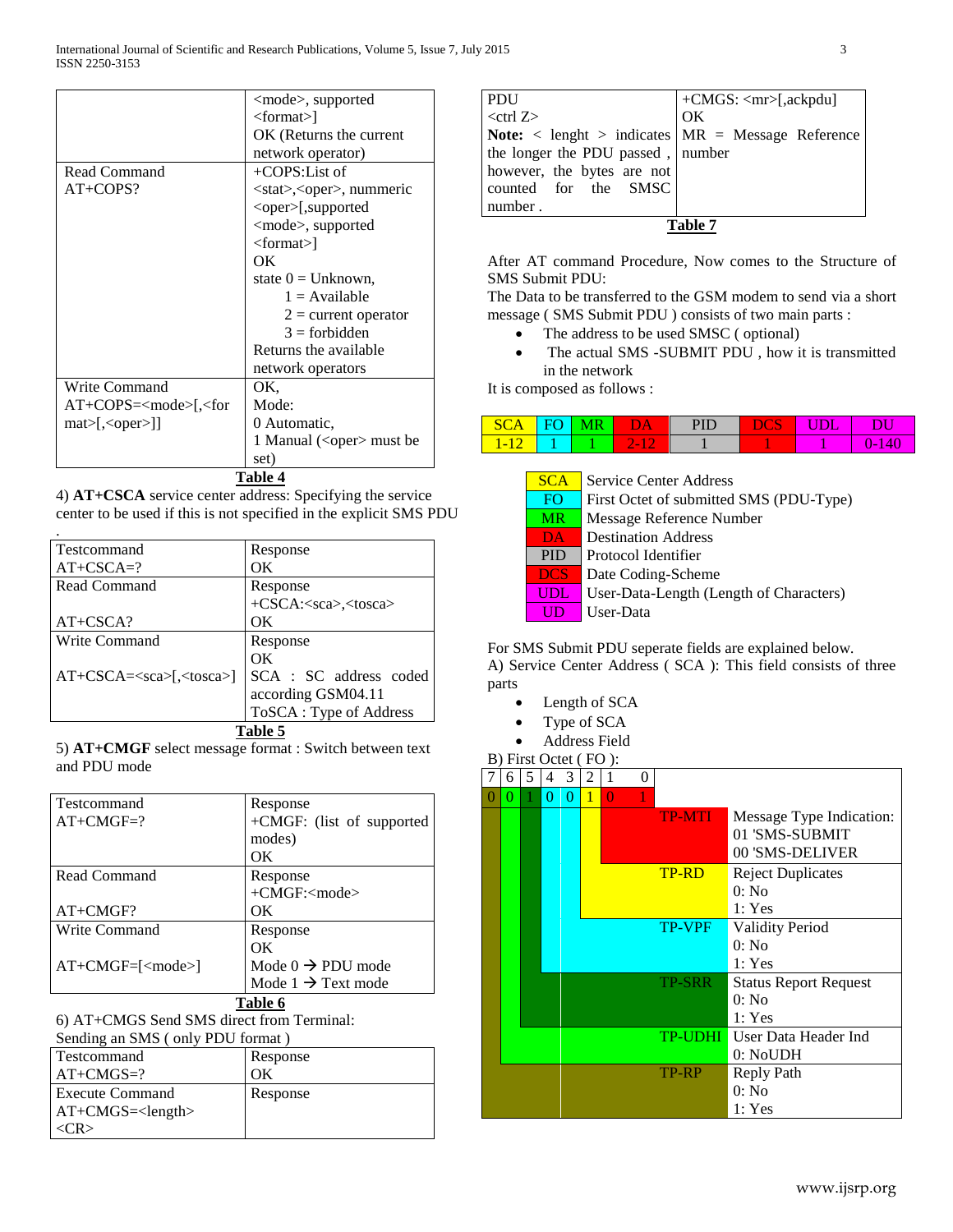C) Message Reference Number (MR): Local reference number used for the mailing to instant message . Delivery reports or error messages may include this reference number. The modem may automatically assign a unique reference number, if MR is already given modem can use it.

D) Destination Address (DA): Recipient address, encoded as Service Center Address.

E) Protocol Identifier(PID): The SMs Protocol on which sending data is based,allowed scheme for modem are:

- 0x00 provides loud GSM 3:40 is the default value for text messages.
- 0x7F shows "SIM Data Download**"**

F) Data Coding Scheme(DCS):

Indicates to the receiving terminal, such as the data of the short message to be decoded.

- 0x00 Class 0 Text message (7 bit character encoding)
- 0xF4 Class 0 Text message (8 bit character encoding)
- 0xF6 Class 2 message (SIM specific message, 8-bit coding)

G) User Data Length(UDL): Length of user data (User Data) H) User Data(UD): The actual user data,

## 2. GSM Modem  $\rightarrow$  SMSC

The GSM modem now transmits the received SMS to the selected SMSC . The SMSC away some fields of the PDU that are only relevant for the SMSC - Other information that has only the SMSC and are important for the recipients of the message are also included in the PDU so that the SIM card can understand the PDU. The actual user data are transparent, i.e. without any modification by the SMSC during transfer of data.

### 3. SMSC  $\rightarrow$  Terminal

When Modem has transmit the data to SMSC, SMSC has responsibility to transfer it to receiver end with the following structure (according to GSM 03.40).



# **SCA** Service Center Address FO First Octet of delivered SMS (PDU-Type) **OA** Orginator Address PID **Protocol Identifier DCS Date Coding-Scheme SCTS** Service Center Time Stamp UDL **User-Data-Lenght (Length of Characters)** UD **User-Data**

The highlighted - printed fields of Deliver PDU were virtually one on one of the submit PDU adopted by the SMSC . The other fields were supplemented or modified .

Service Center Address ( SCA ): Address of the service center , which the SMS has passed . Encoding as mentioned above

First Octet (FO): This parameters are coded as follow.

|   | 6 | 5 | 4 | 3 | 2 | 1        |          |               |                                                                  |
|---|---|---|---|---|---|----------|----------|---------------|------------------------------------------------------------------|
|   |   |   |   |   |   |          | $\Omega$ |               |                                                                  |
| O | 0 |   | 0 | 0 | 1 | $\Omega$ |          |               |                                                                  |
|   |   |   |   |   |   |          |          | <b>TP-MTI</b> | Message Type<br>Indication:<br>01 'SMS-SUBMIT<br>00 'SMS-DELIVER |
|   |   |   |   |   |   |          |          | <b>TP-MMS</b> | More Message to Send<br>0: No                                    |
|   |   |   |   |   |   |          |          |               | 1: Yes                                                           |
|   |   |   |   |   |   |          |          |               |                                                                  |
|   |   |   |   |   |   |          |          |               |                                                                  |
|   |   |   |   |   |   |          |          | <b>TP-SRR</b> | <b>Status Report Request</b>                                     |
|   |   |   |   |   |   |          |          |               | 0: No                                                            |
|   |   |   |   |   |   |          |          |               | 1: Yes                                                           |
|   |   |   |   |   |   |          |          | TP-           | User Data Header Ind                                             |
|   |   |   |   |   |   |          |          | UDHI          | $0:$ No UDH                                                      |
|   |   |   |   |   |   |          |          | TP-RP         | Reply Path                                                       |
|   |   |   |   |   |   |          |          |               | $0:$ No                                                          |
|   |   |   |   |   |   |          |          |               | 1: Yes                                                           |

Originating Address (OA): Address of the sender of the SMS. Coding as above .

Protocol Identifier(PID): Protocol which is the sent data based. Data Coding Scheme(DCS):

Shows how the data of the short message to be decoded by the receiver .

Service Center TimeStamp (SCTS): Unique time stamp of when the ( incoming ) SMS has reached the service center .

User Data Length(UDL): Length of user data (User Data) User Data(UD): The actual user data,

## 4. Terminal  $\rightarrow$  SIM

The terminal has finally received the SMS , this is either transmitted through an envelope or Update Binary command to SIM. example of envelope commands is shown below, the user data are coded according GSM03.48 . The bottom line shown in shaded define which fields originate from the SMS - Deliver TPDU . The other fields are added by the terminal .